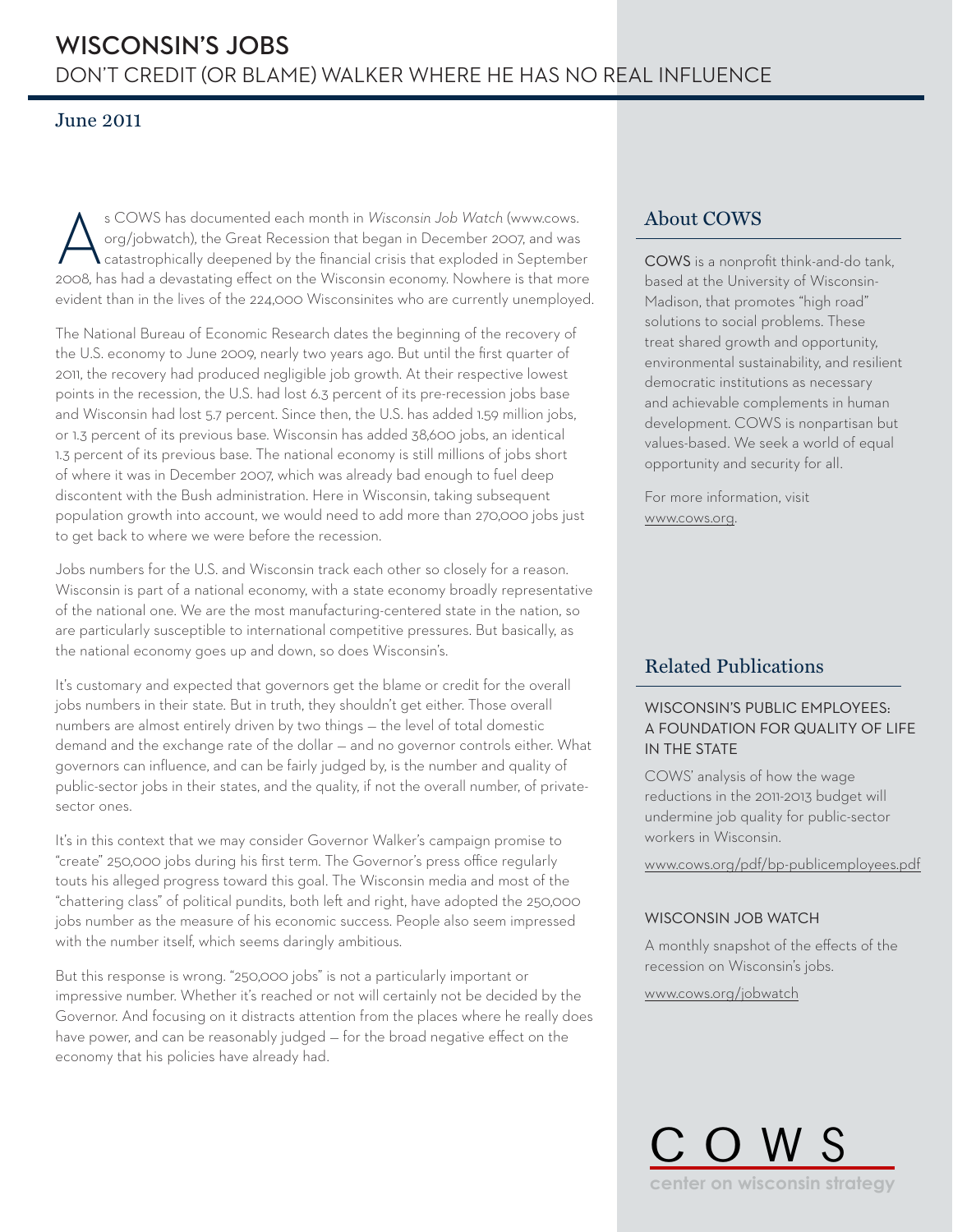# IS 250,000 JOBS ENOUGH?

Many are impressed with the 250,000 jobs number. Should they be?

Well, it is certainly a lot of jobs. But let's keep it in perspective. Population has grown by about 2 percent since the beginning of the recession. To get employment back to its pre-recession level, we would need to create more than 270,000 jobs. 250,000 would get us close to that, but not the whole way. (See Figure 1.) It's not a very ambitious goal. And any ordinary recovery, like that of the 1990s, would easily exceed 250,000 jobs on its own.

#### *Figure 1*

### **CONTEXT ON GOVERNOR WALKER'S JOBS GOAL: CONSIDERING POPULATION GROWTH, 250,000 JOBS OVER THE TERM WOULD ACTUALLY LEAVE THE STATE LABOR MARKET SLIGHTLY SHORT OF 2007 LEVELS.**

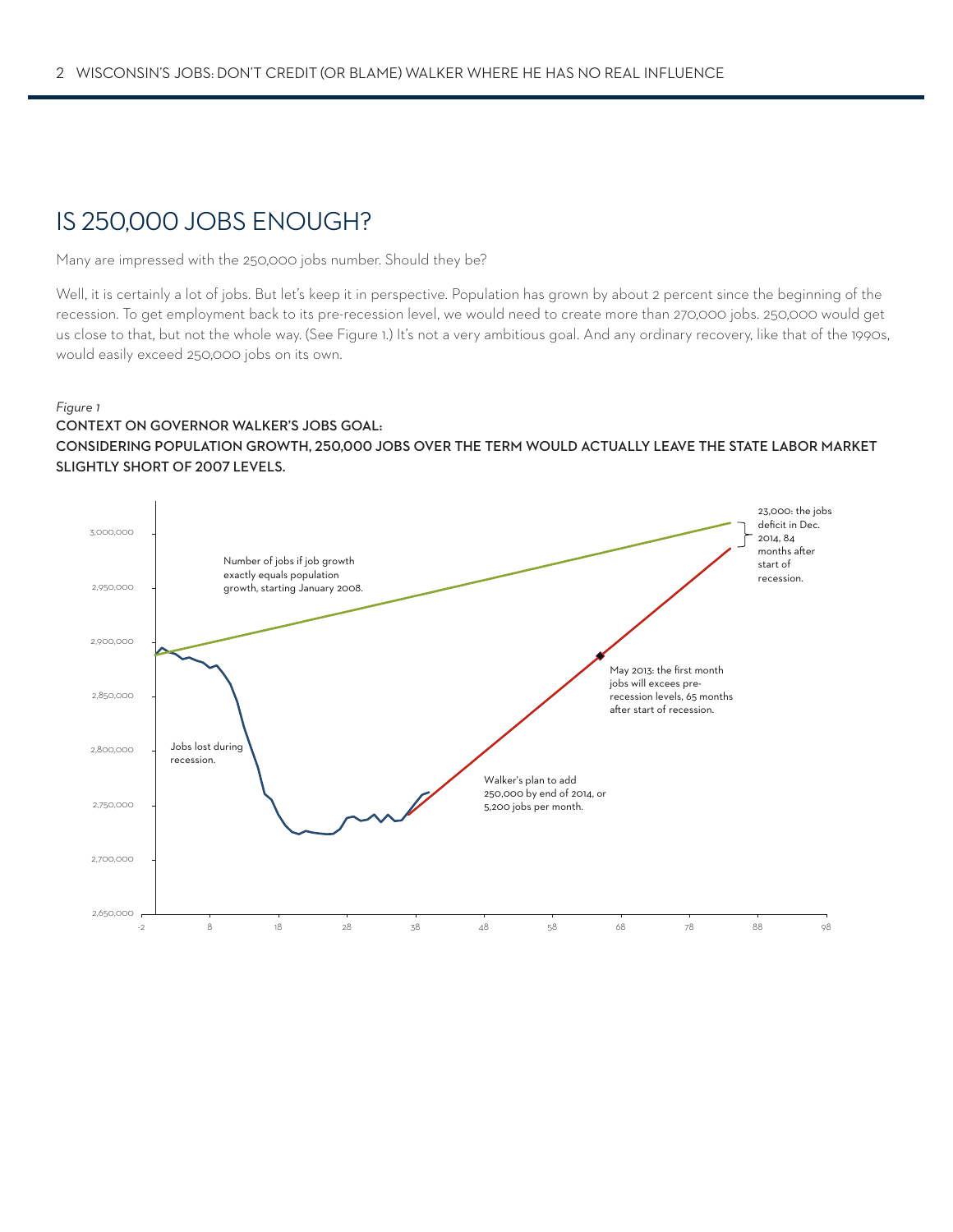### *Figure 2*

To meet the 250,000 jobs goal requires an average annual gain of 62,500 jobs per year for four years. This is 2.2 percent of the Wisconsin workforce in December 2007, right before the economy began its decline.<sup>1</sup> Figure 2 suggests that if Wisconsin still had the economy of the 1990s, adding an average 2.2 percent of the workforce per year would be achievable. In fact, it would be par for the course: the average annual growth of Wisconsin jobs from 1990-2000 was exactly 2.2 percent of the workforce (the horizontal line in Figure 2 shows 2.2 percent). However, since the year 2000, Wisconsin's economy — like the national economy — has added far fewer jobs on average.

While the current quarter has offered good news on the jobs front, recent data on jobs and other economic measures at the national level suggest that the road ahead may be quite rocky. Indeed the Wisconsin Department of Revenue is currently projecting the creation of just 183,400 jobs through 2014, which leaves Wisconsin short of Governor Walker's goal. Gaining 250,000 jobs is possible, but only if we stay on the trajectory of the last four months. Unfortunately, the disappointing national jobs numbers in May diminish the prospects of growth at the current rate in coming months.

**GENERATING 250,000 JOBS REQUIRES 2.2 PERCENT INCREASE IN JOBS ANNUALLY: HIGHER RATES OF JOB MARKET GROWTH WERE COMMON IN THE LATE 1980S AND THE 1990S.**



*Note: Annual change calculated December to December using seasonally adjusted data.*

## For More Information

### WISCONSIN'S ECONOMIC OUTLOOK

In this report, the Wisconsin Department of Revenue actually projects job market growth short of the Governor's goal. Like many analyses of the U.S. economy, the state's own projections continue to be of relatively weak growth.

www.revenue.wi.gov/ra/econ/2011/spring/fullrpt.pdf

<sup>1</sup> We take 62,500 as a percent of the pre-recession workforce to be conservative. This number is lower than if we took 2.2 percent of the current workforce, and it gives the Governor a lower bar to pass when making historical comparisons.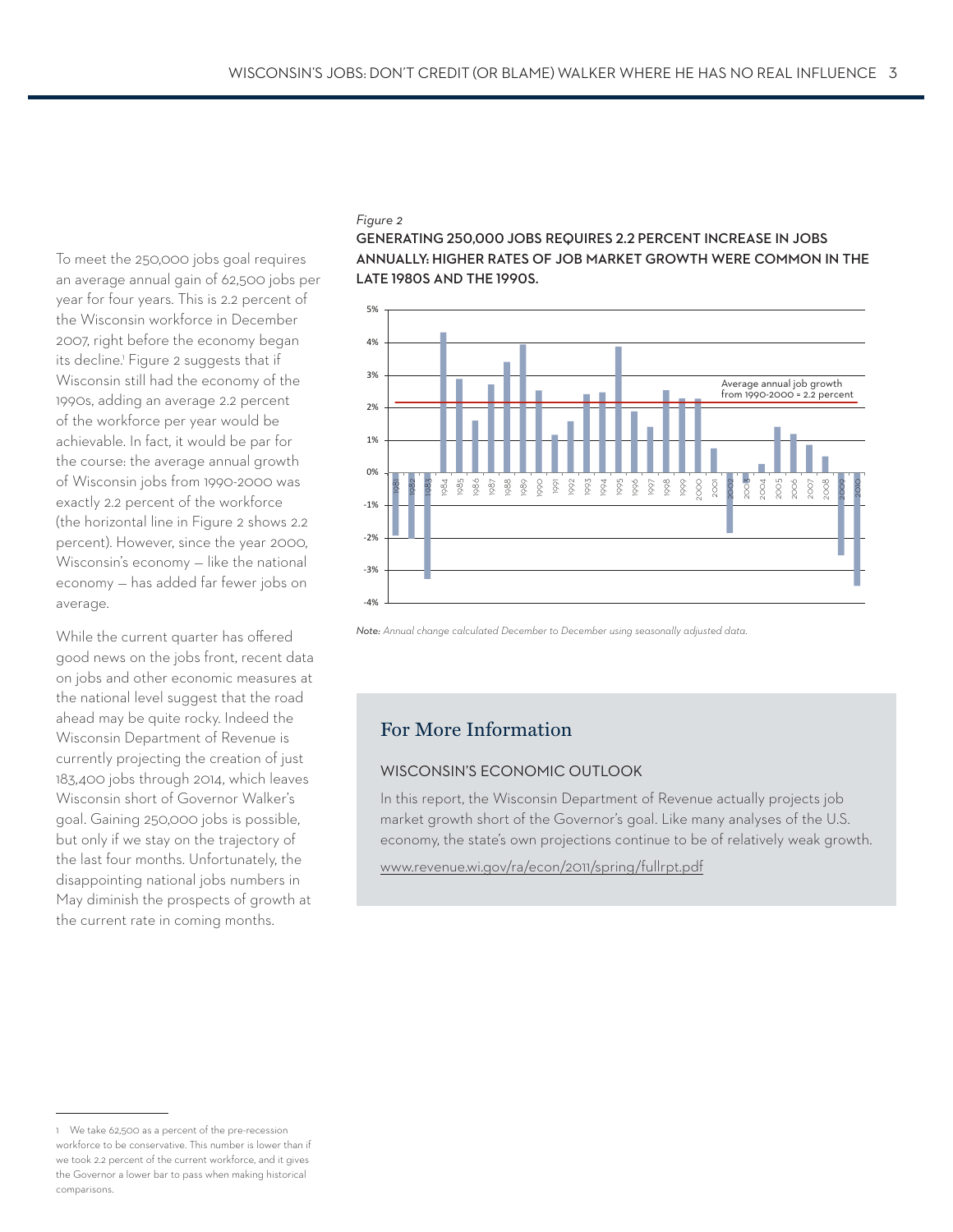## IF WE DO ADD 250,000 JOBS, SHOULD THE GOVERNOR GET CREDIT FOR IT?

No. Just because a politician proclaims a jobs goal does not mean that every job added is somehow attributable to that proclamation. All Wisconsinites will cheer as the labor market improves, and we all hope that the state will start generating jobs at a significant pace. Workers across the state need that. But while governors often ride on their "jobs records," in truth, they have very little effect on overall job growth. The state job market is a subset of the national job market. As the national economy begins to generate jobs, so will Wisconsin.

Indeed, just look at how Wisconsin's job picture mirrors the national picture in Figures 3, 4 and 5. These figures show that Wisconsin's change in jobs closely mirrors national trends. True, we sometimes deviate. It is clear that we lost some ground in the late 1990s, and that gap grew larger across the last decade. The point, however, is how closely the trend in Wisconsin's jobs picture follows that of the United States. The bottom line is that states don't control their own economies. Indeed, given the dramatic increases in multinational firms, even countries cannot control the destiny of their economies the way they once did. Any governor who presumes that the overall jobs base is directly in his or her control does not really understand the limits of his or her power.

Figure 3 shows the trend in long-term jobs growth in the U.S. and Wisconsin since 1980. The actual jobs numbers are set equal to 1 at 1980 so that the trend, not the actual number of jobs, is directly comparable. Recessions appear as steep declines. Figure 3 shows how Wisconsin and national jobs changes are very similar, but not exactly the same. Wisconsin's early 1980s recession job losses were more severe than the national average, while the 1990s recession was much less severe in Wisconsin. Starting in 1992, Wisconsin's labor market grew almost in lock-step with the national economy. Towards the late 1990s, a gap began opening between the two trends leaving Wisconsin further behind. Finally, Figure 3 shows that the magnitude of the 2007-2009 recession which dwarfed all the declines of the last 30 years.



#### *Figure 3* **JOBS IN U.S. AND WISCONSIN INDEXED: JANUARY 1980=1**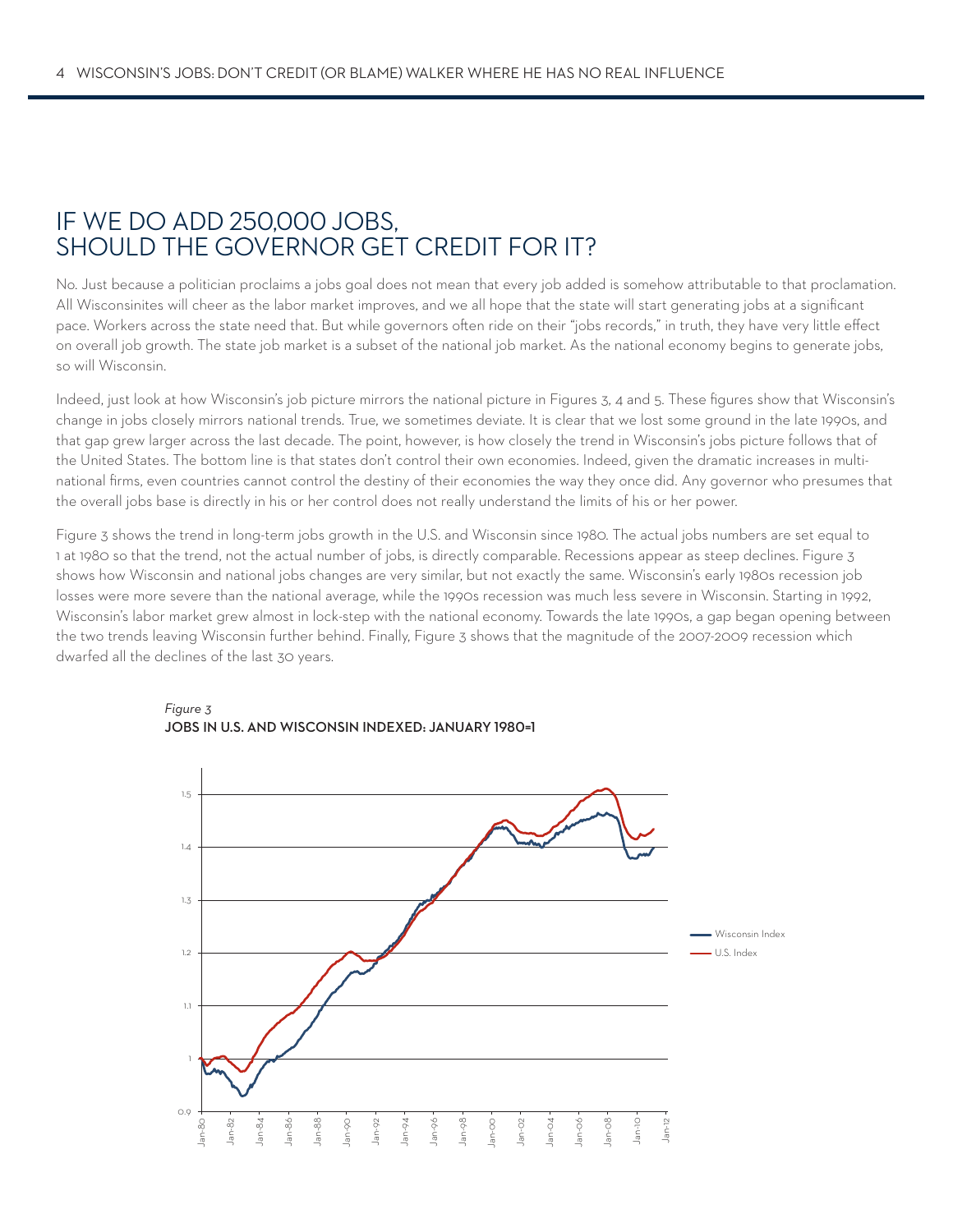Figures 4 and 5 are also comparisons of Wisconsin and the U.S. jobs trends, but they focus on the jobs base during the last two recessions. Again, the trend in Wisconsin's economy closely mirrors the national average. But since Wisconsin's economy is smaller, it can shrink or grow more quickly, and therefore fluctuates more around the national trend.

The bottom line? The Wisconsin jobs base responds to the national economy, and our jobs base follows national trends. To suggest that a few billboards, a knockdown fight with unions, and ribbon cuttings at economic development projects that were already underway under the previous governor has "turned the Wisconsin economy around" is to misunderstand labor and capital markets, and the power and influence of state elected officials over them.

### *Figures 4 and 5* **JOBS IN U.S. AND WISCONSIN INDEXED: 2001 AND 2007 RECESSIONS**



## WHAT'S PUTTING WISCONSIN SLIGHTLY AHEAD OF THE NATIONAL TREND?

While Wisconsin's and national trends are quite similar, they are not exactly the same. Indeed, our path in the recovery is slightly better than the national trend. Could this difference be credited to the Governor? Again, no. Wisconsin's success is largely due to the strength and diversity of Wisconsin's manufacturing base. Wisconsin consistently vies with Indiana for the Number One position in manufacturing in the nation (measured in terms of the share of the workforce employed in manufacturing jobs). Manufacturing, though suffering brutally over the course of the recession, is now one of the drivers of the national recovery. When manufacturing does well, Wisconsin does well.

In the last year, almost 70 percent of the jobs gained in Wisconsin have been in the manufacturing sector. In Indiana, all the jobs gained in the last year can be accounted for in the manufacturing sector, although Indiana gained far fewer jobs in that period than Wisconsin. In Michigan, nearly 40 percent of the jobs gained were in manufacturing. States with large manufacturing bases have the most to gain in a manufacturing-driven recovery.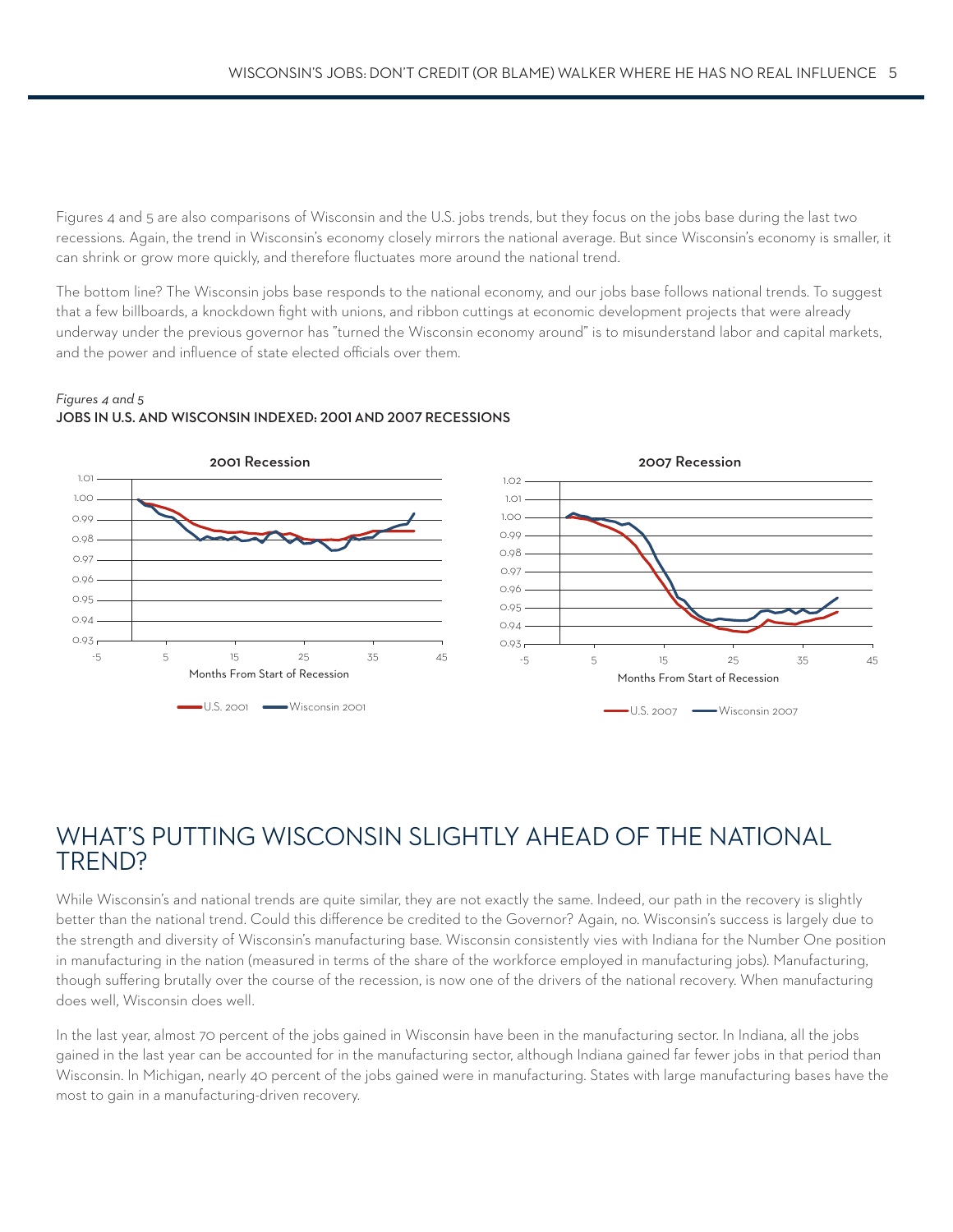# WHERE CAN A GOVERNOR HAVE THE GREATEST EFFECT ON JOBS?

A governor's hand is not particularly strong when it comes to the overall number of jobs. However, a governor and state policy do have influence on the quality of jobs. Governors control the state infrastructure devoted to enforcing labor standards for workers throughout the economy. Further, governors have a hand in controlling the quality of the jobs for public-sector workers. Just how strong a hand they can have has been proven over the last months in Wisconsin.

So, while talking about making private-sector job development a priority, the governor has delivered an 8 percent wage cut to the 380,000 jobs that he can control. That's less money for public employees. And that's also less money in our communities. Less money for store owners and farmers markets, for restaurants and housing. A recent study<sup>2</sup> suggests that these wage concessions will cost the state of Wisconsin about 22,000 additional jobs, because families that rely on the income from their public-sector jobs will have less to spend in their local communities. The businesses that rely on consumers don't really care if the dollar being spent in their business is coming out of a state paycheck or a private-sector paycheck, they just want to have customers. And reducing the income of state workers shrinks the private economy just as surely as investing federal dollars in transit would have increased jobs in the private sector.

Beyond the shift in living standards of public-sector workers, there are a few other negative signs in terms of job quality on the horizon. In the last few weeks, the Joint Finance Committee has amended the Budget Bill to reduce the strength of prevailing wage law in the state, to require unemployed residents to wait a week to receive benefits, and to reduce the access of part-time publicsector workers to pension benefits. (See text box below.)

Further, the governor is proposing to cut many of the programs that low-wage workers rely on to make ends meet. These programs — like Badger Care and Wisconsin Shares (to help parents' afford child care) — provide critical support to some of the state's most low-paid workers. Reducing their benefits will decrease their ability to contribute to local economies as well.

## Undermining Job Quality in Wisconsin

Legislation such as the "Budget Repair Bill" and the Wisconsin Budget have received a lot of press attention for attacking public sector workers' benefits and unions, and for cuts to education, social services, and support for poor families even while giving the rich tax breaks. But there have been other items on the legislative agenda passed in amendments to the budget bill that have received far less attention and also undermine job quality in the state.

- A Joint Finance budget amendment diminishes the strength of the state's prevailing wage laws, undermining the way that these provisions help support the wage floor in the construction industry.
- Another amendment will require a one-week waiting period before unemployment insurance claimants can actually obtain their benefits. This takes roughly \$50 million per year from the pockets of unemployed workers.
- • Another budget amendment will limit the access of part-time public sector workers to pension benefits. Most workers will have to work at least 1,200 (rather than 800) hours in a year to qualify for benefits, and they must work in the public sector at least five years before they can be repaid on their pension investments.

<sup>2</sup> Professor Steven Deller of the UW-Madison Agricultural and Applied Economics Department conducted the study. See this report: host.madison.com/wsj/news/local/govt-and-politics/article\_8c50dc92-52f7-11e0-993d-001cc4c03286.html